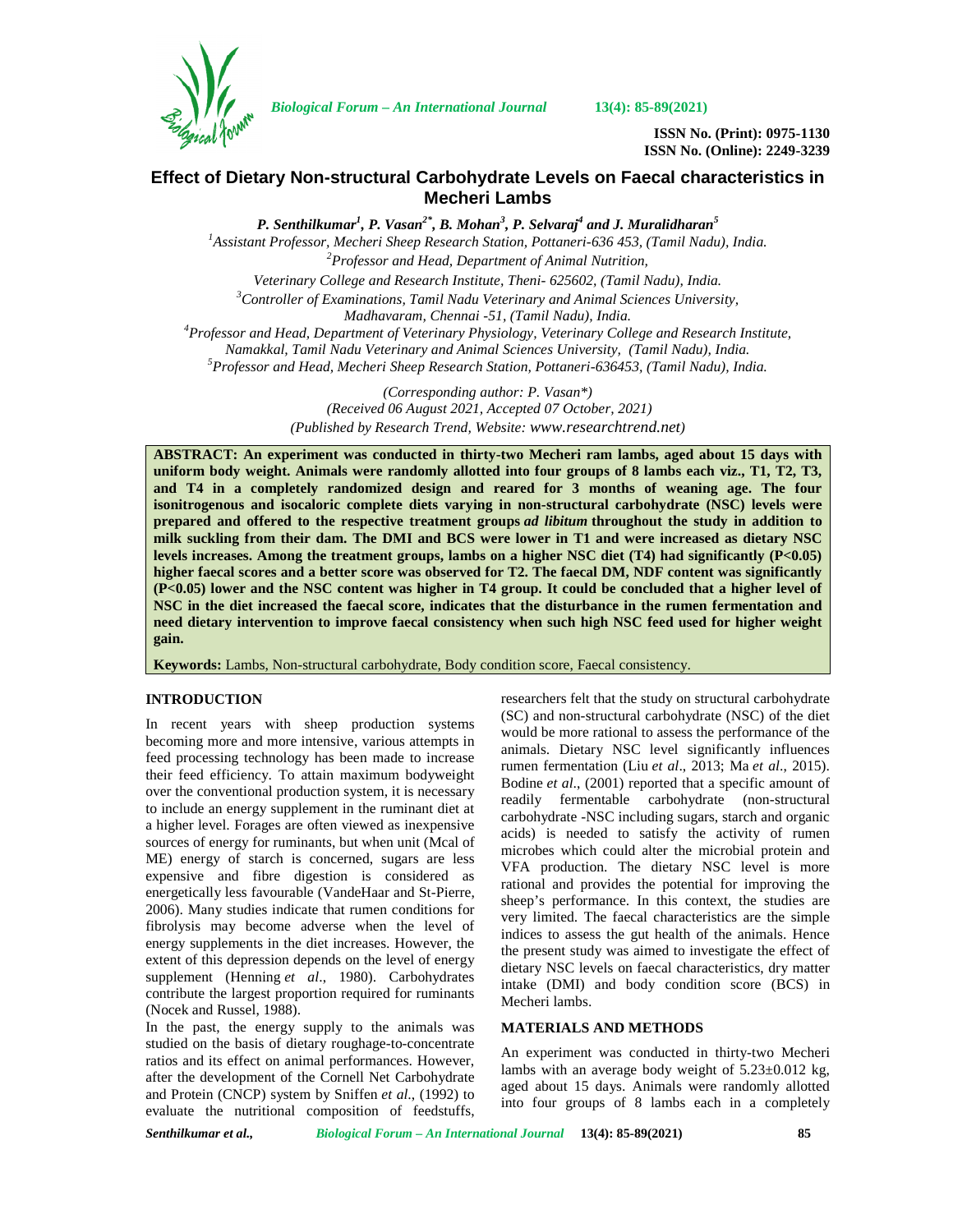randomized design and reared for 3 months of weaning age. The experimental animals were reared at Mecheri Sheep Research Station (MSRS), Tamil Nadu Veterinary and Animal Sciences University, Pottaneri, Salem, Tamil Nadu. All the animals were housed in well-ventilated pen with individual feeding and watering facility. Experimental animals were dewormed and vaccinated as per the Animal Death Reporting Committee of the University. For this study, four isonitrogenous and isocaloric complete diets but with varying levels of NSC were prepared in mash form to meet the nutrient requirements as recommended by ICAR (2013). The NSC levels in the diet were achieved by altering the sorghum hay and molasses, while the energy in the ration was maintained by adding palm oil. The physical and chemical composition of experimental rations is presented in Table 1.

| Item                                                        | <b>Experimental Groups</b> |           |                          |                          |  |  |  |  |
|-------------------------------------------------------------|----------------------------|-----------|--------------------------|--------------------------|--|--|--|--|
|                                                             | <b>T1</b>                  | <b>T2</b> | <b>T3</b>                | <b>T4</b>                |  |  |  |  |
| <b>Ingredient Composition</b> <sup><math>a</math></sup> (%) |                            |           |                          |                          |  |  |  |  |
| Sorghum hay                                                 | 32                         | 22        | 18.2                     | $\overline{\phantom{a}}$ |  |  |  |  |
| Maize                                                       | 33.8                       | 36        | 41.2                     | 41                       |  |  |  |  |
| Soybean meal                                                | 27.7                       | 27        | 27.5                     | 23.7                     |  |  |  |  |
| <b>DORB</b>                                                 | 1.4                        | 7.1       | 3.5                      | 26.7                     |  |  |  |  |
| Palm oil                                                    | 1.5                        | 1.0       | $\overline{\phantom{a}}$ | $\overline{\phantom{a}}$ |  |  |  |  |
| Molasses                                                    | $\overline{\phantom{a}}$   | 3.3       | 6.0                      | 5.0                      |  |  |  |  |
| Calcite Powder                                              | 2.5                        | 2.5       | 2.5                      | 2.5                      |  |  |  |  |
| Sodium bicarbonate                                          | 0.5                        | 0.5       | 0.5                      | 0.5                      |  |  |  |  |
| Salt                                                        | 0.5                        | 0.5       | 0.5                      | 0.5                      |  |  |  |  |
| <b>Trace Mineral Mixture</b>                                | 0.1                        | 0.1       | 0.1                      | 0.1                      |  |  |  |  |
| <b>Chemical composition (% DM)</b>                          |                            |           |                          |                          |  |  |  |  |
| <b>DM</b>                                                   | 89.53                      | 88.95     | 88.34                    | 88.53                    |  |  |  |  |
| <b>OM</b>                                                   | 82.28                      | 81.92     | 81.27                    | 81.35                    |  |  |  |  |
| CP                                                          | 18.08                      | 18.10     | 18.43                    | 18.37                    |  |  |  |  |
| <b>NDF</b>                                                  | 34.94                      | 28.24     | 25.35                    | 21.30                    |  |  |  |  |
| ADF                                                         | 21.46                      | 16.87     | 14.74                    | 7.19                     |  |  |  |  |
| Hemicellulose                                               | 13.48                      | 11.37     | 10.61                    | 14.11                    |  |  |  |  |
| ME (kcal/kg)                                                | 2534                       | 2561      | 2598                     | 2561                     |  |  |  |  |
| <b>NSC</b>                                                  | 40.87                      | 45.13     | 50.26                    | 55.67                    |  |  |  |  |
| Ca                                                          | 1.14                       | 1.13      | 1.13                     | 1.07                     |  |  |  |  |
| P                                                           | 0.31                       | 0.40      | 0.36                     | 0.71                     |  |  |  |  |

**Table 1: Physical and chemical composition of experimental diets.**

<sup>a</sup>Vitamin A 8250 IU, Vitamin D 12000 IU and Vitamin K 1mg per kg feed was added.

Respective rations were offered to the animals twice daily at 9.00 h and 15.00 h. Animals were offered weighed quantities of respective diet *ad libitum* throughout the study. The amount of feed offered was always 10 per cent higher than the previous intake to ensure *ad libitum* intake. During the study period, lambs were allowed about 10 minutes in the morning and evening to suckle milk from respective dams. The milk intake of lambs was calculated by the difference in weights of lambs before and after suckling. BCS (Body condition score, 1-5 scale) was performed by feeling the fat deposition over and around the vertebrae in the loin region as described by Kenyon *et al*., (2014). The DMI, BCS and faecal composition were calculated during experimental period of 3 months (15-90 days).

Feed and faecal samples were analysed for nitrogen and DM according to procedures (nos. 4.1.02 and 4.1.03, respectively) described by AOAC (1997). The neutral detergent fibre (NDF) was estimated using sodium sulfite and acid detergent fibre (ADF) as described by Van Soest *et al.,* (1991). Calcium was estimated as per the method described by Talapatra *et al.,* (1940). Phosphorus was determined colorimetrically as per the method of Ward and Johnston (1962). NSC concentration was calculated according to Sniffen *et al.,* (1992): NSC = 100 – [(NDF – NDIP\*) + CP +EE + ash]; \* nitrogen bound to NDF.

Fresh faecal samples were collected in plastic bags and transported immediately to the laboratory for an on the spot evaluation. Faecal scores were assigned for each sample using a 5-point scale. The faecal scores were assigned based on the following criteria for scoring,  $1 =$ normal,  $2 = \text{soft}$  to loose,  $3 = \text{loose}$  to watery,  $4 =$ watery, mucous, slightly bloody,  $5 =$  watery, mucous, and bloody as per the method described by Heinrichs *et al*., (2003). Faecal scoring was done in alternative days up to the weaning age of lambs.

Data were subjected to analysis of variance according to the procedures suggested by Snedecor and Cochran, (1994). The difference between treatments means was tested for significance by Duncan's new multiple range (Duncan, 1955).

### **RESULTS AND DISCUSSION**

Effects of dietary NSC level on DMI and BCS are presented in Table 2. The DMI was affected by dietary NSC level in the present study. However, the DM consumed from milk was similar among the treatment groups. The DMI was lower in T1 and was increased as dietary NSC level increases up to 50.96 per cent DM level. This indicated higher palatability of NSC of the feed (Nocek and Russel, 1988). The DMI on per cent body weight was significantly higher in the low NSC diet group. This can be attributed to lower weight gain in that T1 group. But, the DMI of lambs in the T4 group was significantly (P<0.006) lower as compared to other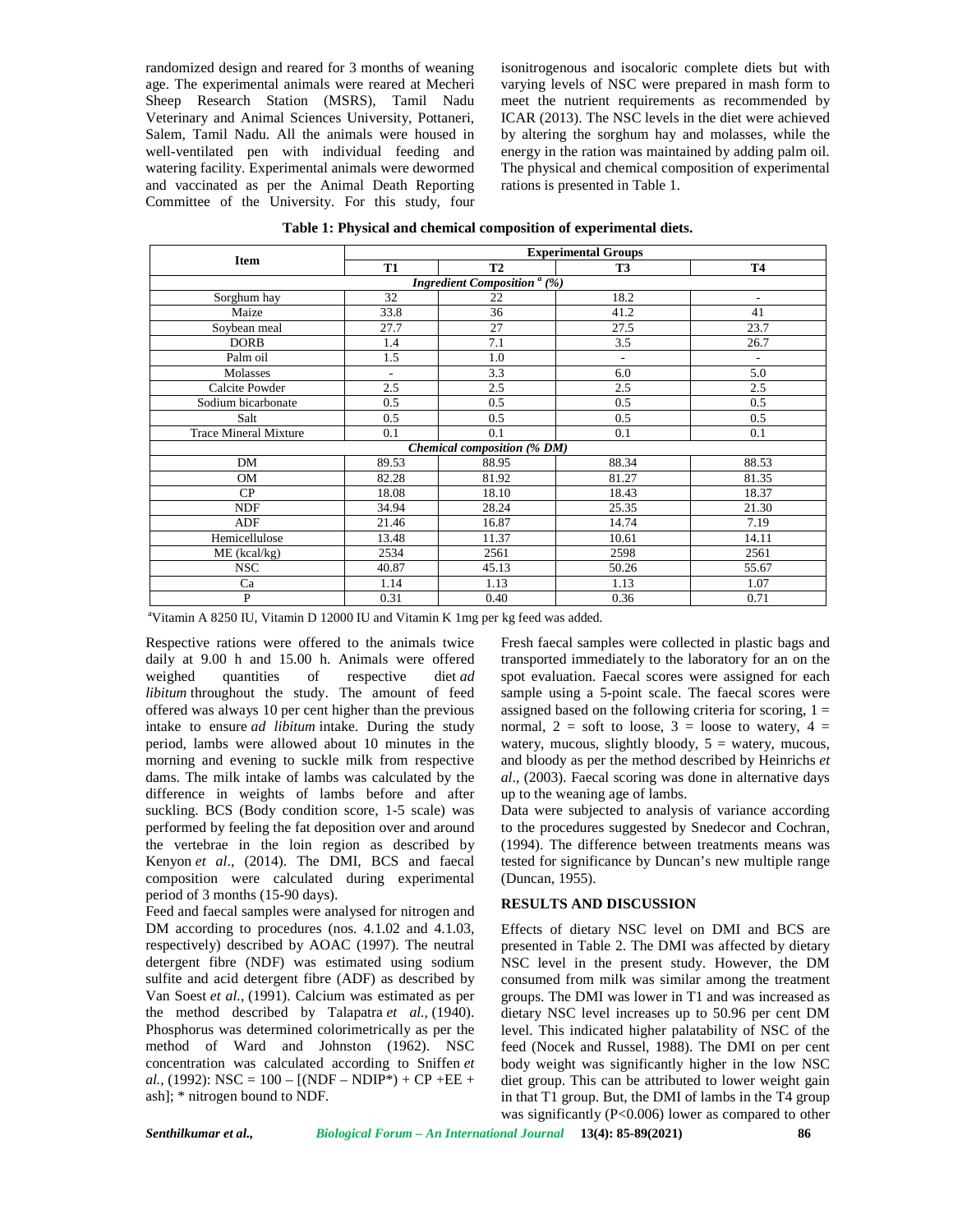groups. Similarly, the DMI on per cent body weight was also lower among the treatment groups. This may be attributed to the change in rumen fermentation of

nutrients like increased VFAs and lowered ruminal pH caused by an increased level of easily fermentable NSC in the diet (Nagaraja and Town, 1990).

| <b>Parameters</b>    |                   | <b>Experimental Groups</b> |                    |                 |            | <b>P-Value</b> |
|----------------------|-------------------|----------------------------|--------------------|-----------------|------------|----------------|
|                      |                   | <b>T2</b>                  |                    | Т4              | <b>SEM</b> |                |
| $DMI$ -feed, $g/day$ | $242.1^{b}$       | $261.2^{ab}$               | 268.6 <sup>a</sup> | $212.7^{\circ}$ | 0.034      | 0.007          |
| DMI-Milk, g/day      | 35.00             | 31.82                      | 43.38              | 34.05           | 0.018      | 0.077          |
| Total DMI, % of BW   | $2.24^{\rm a}$    | $2.02^{ab}$                | $1.98^{ab}$        | $1.76^{\circ}$  | 0.052      | 0.025          |
| <b>BCS</b>           | 2.12 <sup>b</sup> | 2.88 <sup>a</sup>          | 3.00 <sup>a</sup>  | $3.13^{a}$      | 0.124      | 0.013          |

**Table 2: Effect of dietary NSC levels on dry matter intake and body condition score in Mecheri lambs.**

*BCS* 2.13<sup>b</sup> 2.88<sup>a</sup> 3.00<sup>a</sup> 3.13<sup>a</sup> 0.124 0.013

a,b,cMeans with different superscript in the same row differ significantly ( $p$ <0.05)

The BCS improved in proportion to incremental increase of NSC in the diet. This can be attributed to an increase in body weight in all the groups except the low NSC diet group which had significantly lower BCS. Increased weight gain in the higher NSC group in spite of lower DMI could be due to increased CP intake, retention, and digestibility of OM (Ma *et al*., 2015).

In the present study, faecal scores of 4 and 5 were not recorded in any of the experimental lambs (Table 3). In all the treatment groups, lambs had a higher faecal score for the first two weeks, which reduced later. It shows the ability of lambs to accustom to the diet in the later part of the pre-weaning period.

| Table 3: Effect of dietary NSC levels on faecal score in Mecheri lambs. |
|-------------------------------------------------------------------------|
|-------------------------------------------------------------------------|

|                  |                                  | <b>Experimental Groups</b> |                    |                   |                |       |
|------------------|----------------------------------|----------------------------|--------------------|-------------------|----------------|-------|
| Age (Days)<br>T1 | T <sub>2</sub>                   | <b>T3</b>                  |                    | <b>SEM</b>        | <b>P-Value</b> |       |
| $15-30$          | $1.81^{b}$                       | . .54°                     | $1.56^{\circ}$     | 2.19 <sup>a</sup> | 0.07           | 0.002 |
| $31 - 45$        | $.5^{\circ}$                     | 1.04 <sup>c</sup>          | 1.16 <sup>c</sup>  | 2.02 <sup>a</sup> | 0.04           | 0.001 |
| $46 - 60$        | $1.05^{6}$                       | $1.14^{b}$                 | $1.18^{b}$         | 2.07 <sup>a</sup> | 0.08           | 0.001 |
| 61-75            | .05 <sup>b</sup>                 | $1.04^{\circ}$             | $1.06^{o}$         | 2.08 <sup>a</sup> | 0.08           | 0.001 |
| 76-90            | $0.09^b$                         | $1.04^{b}$                 | $1.03^{\circ}$     | $1.79^{\rm a}$    | 0.06           | 0.001 |
| Overall          | $\cdot$ <sup>3<sup>b</sup></sup> | 1.16 <sup>c</sup>          | 1.19 <sup>bc</sup> | $2.03^{\rm a}$    | 0.07           | 0.001 |

a,b,cMeans with different superscript in the same row differ significantly ( $p<0.05$ )

Among the groups, the higher dietary NSC group had a significantly (P<0.001) higher faecal score in all the study periods. Overall mean faecal score was significantly (P<0.001) higher (2.03) in high dietary NSC group T4, while better score (1.16) was observed in T2 group lambs. The faecal composition evaluation revealed that lambs fed higher NSC diet had

significantly (P<0.001) lower faecal DM and NDF, while containing higher NSC levels in the faeces (Table 4). Lambs fed with high NSC diet had faeces that were visually large porridge in nature, dome shaped and had no pellets, whereas in groups T1, T2 and T3 the faeces were firm and in pellet form (Fig. 1).

Faeces DM concentration increased with increased DMI and vice versa in an isonitrogenous and isocaloric diet in the present study. Lambs in higher NSC diet group consumed less DM and had faeces that appeared soft-loose in consistency which increased the faecal score in the present study. The higher faecal score can be attributed to the lower DM in the faeces. This result is in agreement with that of Ewing and Smith, (1917), who stated that those faeces that visually appear more liquid in consistency would have higher moisture. The lower NDF content in faeces can be attributed to the lower NDF concentration in the feed. The low faecal NDF content in the higher NSC diet and the negative correlation between dietary NDF and faecal consistency also could be the reason for higher faecal

| Table 4: Effect of dietary NSC levels on faecal composition in Mecheri lambs. |  |
|-------------------------------------------------------------------------------|--|
|-------------------------------------------------------------------------------|--|

|                   | <b>Experimental Groups</b> |                    |                 |             | <b>SEM</b> | <b>P-Value</b> |
|-------------------|----------------------------|--------------------|-----------------|-------------|------------|----------------|
| <b>Parameters</b> | T1                         |                    |                 | <b>T4</b>   |            |                |
| DM, %             | $88.33^{a}$                | $88.03^{\circ}$    | $85.63^{o}$     | $83.32^{b}$ | 0.568      | 0.001          |
| NDF, % of DM      | $41.16^a$                  | 39.28 <sup>a</sup> | $39.55^{\rm a}$ | $33.76^b$   | 0.659      | 0.001          |
| NSC, % of DM      | 21.89 <sup>b</sup>         | $15.47^{\circ}$    | $10.24^d$       | $38.16^a$   | 2.28       | 0.001          |
| CP. % of DM       | 29.04                      | 29.11              | 28.32           | 29.49       | 0.245      | 0.375          |

a,b,c, dMeans with different superscript in the same row differ significantly ( $p$ <0.05)



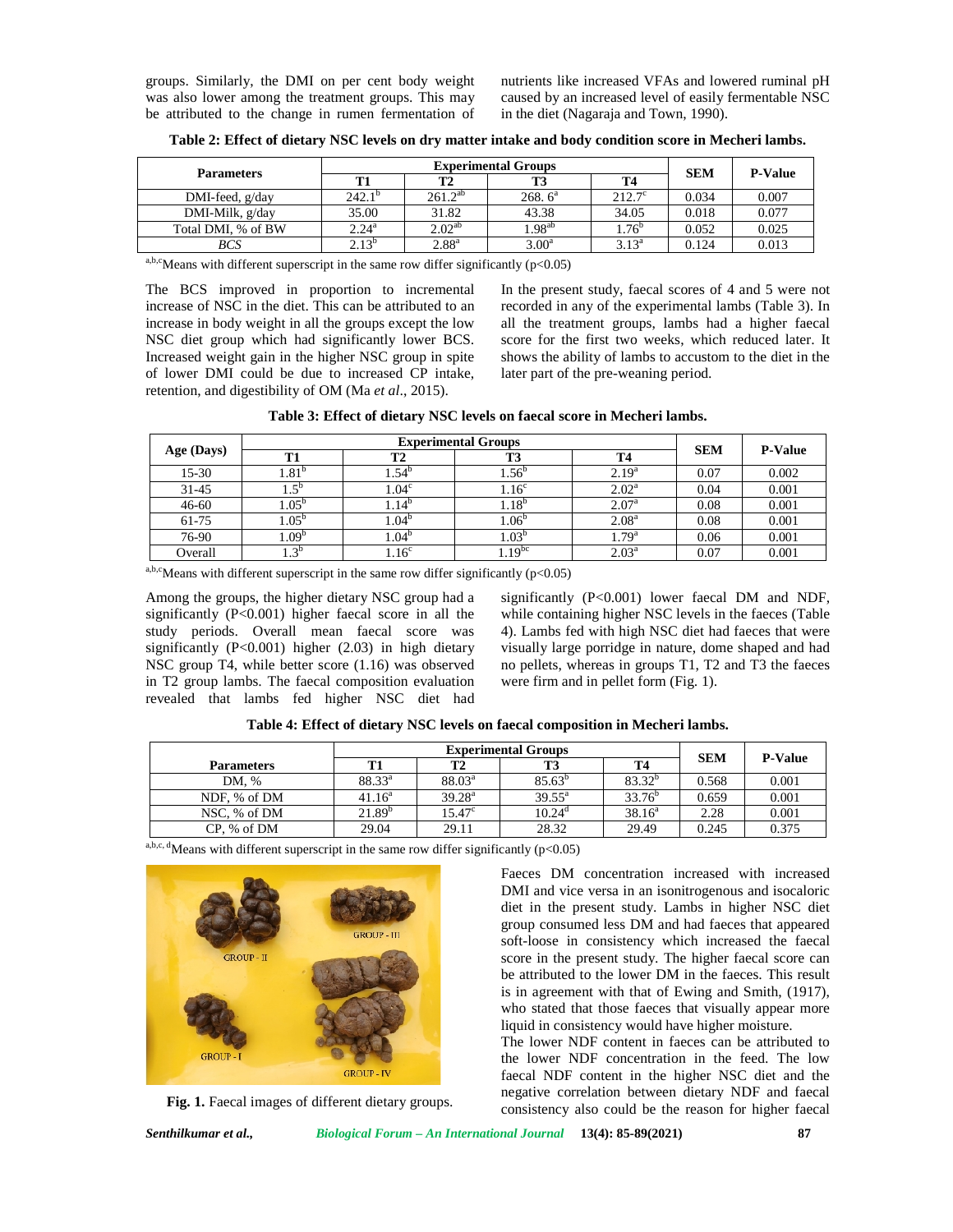score (Marynard *et al*., 1979). Similar to the fact that higher NSC level decrease the NDF content in the formulated diet, higher dietary NSC level also alters the RUDP and RDP especially the later content on the higher side. The higher water intake was evidenced in higher NSC diet fed lambs in the present study. This may be due to the excessive intake of protein or high levels of rumen degradable protein (RDP) that lead to increased water intake in order to excrete nitrogen through urine. This is in agreement with Ma *et al*., (2015) who reported increased nitrogen excretion in urine and nitrogen retention in higher NSC fed lambs. However, the CP content in the faeces was not affected by dietary NSC level in the present study. The numerically higher CP level in the faeces of group T4 may be due to excess intake of protein which escaped rumen fermentation and microbial debris (Ireland-Perry and Stallings, 1993). Similarly, higher NSC present in the faeces of higher NSC diet fed lambs may be attributed to higher passage rate of the high grain diet that escaped rumen fermentation and hindgut digestion and thereby excess present in the faeces (Ireland-Perry and Stallings, 1993) which contributed to the faecal consistency. The lower faecal score in groups T1, T2 and T3 may be due to more retention time of feed in the rumen, the structural appearance of faeces was improved due to lower NSC or higher fibre level in the faeces (Mgbeahuruike, 2007).

The effect of dietary NSC level was mostly quadratic in the tested range (Fig. 2). The quadratic regression equation for mean faecal score;  $y = 21.212 + -0.890X +$  $0.010X2$ , R2 = 0.865.



**Fig. 2.** Correlation between dietary NSC levels and fecal score in Mecheri lambs.

A better faecal consistency was noticed for T2 group lambs, a diet containing 45.13% NSC in the diet. It could therefore be concluded that increasing dietary NSC level significantly increases the BCS and DMI, but a higher NSC level decreases the DMI without affecting the BCS. The faecal score increased as the dietary NSC level increased. But, faecal scores of 4 and 5 were not recorded in any of the experimental lambs. However, maintaining a higher NSC level in the diet with the aim of attaining higher body weight gain increases the faecal score, indicating disturbances in the rumen fermentation pattern. Hence, under such instances, necessary measures have to be taken to maintain rumen health which in turn improves the faecal consistency.

**Acknowledgment.** The authors are thankful to Tamil Nadu Veterinary and Animal Sciences University for providing necessary facilities and financial support to carry out this research work.

**Conflicts of Interest.** There is no conflict of interest

#### **REFERENCES**

- AOAC, Association of Official Analytical Chemists International (1997). Official Methods of Analysis, 16th edition. Arlington, VA, USA.
- Bodine, T. N., Purvis, H. T., & Lalman, D. L. (2001). Effects of supplement type on animal performance, forage intake, digestion, and ruminal measurements of growing beef cattle. *Journal of Animal Science, 79*: 1041-1051.
- Duncan, D. B. (1955). Multiple range and multiple F tests. *Biometrics, 11*: 1−42.
- Ewing, P. V., & Smith, F. H. (1917). A study of the rate of residues through the steer and its influence on digestion coefficients. *Journal of Agricultural Research, 10*: 55.
- Heinrichs, A. J., Jones, C. M., VanRoekel, L. R., & Fowler, M. A. (2003). Calf Track: A system of dairy calf workforce management, training, and evaluation and health evaluation. *Journal of Dairy Science 86* (*Suppl. 1*): 115.
- Henning, P. A., Van der Linden, Y., Mattheyse, M. E., Nauhaus, W. K., & Schwartz, H. M. (1980). Factors affecting the intake and digestion of roughage by sheep fed maize straw supplemented with maize grain. *Journal of Agricultural Science, 94*: 565-573.
- ICAR, Indian Council of Agricultural Research (2013). Nutrient Requirements of Sheep, Goat and Rabbit. 3rd Edition.
- Ireland-Perry, R. L., & Stallings, C. C. (1993). Fecal Consistency as Related to Dietary Composition in Lactating Holstein Cows. *Journal Dairy Science, 76*: 1074-1082.
- Kenyon, P. R., Maloney, S. K., & Blache, D. (2014). Review of sheep body condition score in relation to production characteristics. *New Zealand Journal of Agricultural Research, 57*: 38-64.
- Liu, D. C., Zhou, X. L., Zhao, P. T., Gao, M., Han, H. Q., & Hu, H. L. (2013). Effects of increasing non-fiber carbohydrate to neutral detergent fiber ratio on rumen fermentation and microbiota in goats. *Journal of Integrated Agriculture, 12*: 319-326.
- Ma, T., Tu, Y., Zhang, N. F., Deng, K. D., & Diao, Q. Y. (2015). Effect of the Ratio of Non-fibrous Carbohydrates to Neutral Detergent Fiber and Protein Structure on Intake, Digestibility, Rumen Fermentation, and Nitrogen Metabolism in Lambs. Asian Australas. *Journal of Animal Science, 28*(10): 1419-1426.
- Marynard, L. A., Loosli, J. K., Hintz, H. F., & Warme, R. G. (1979). Animal Nutrition. 7th ed. McGraw Hill, New York. NY.
- Mgbeahuruike, A. C. (2007). Fecal characteristics and production of dairy cows in early lactation. MSc Thesis, Swedish University of Agricultural Science, Skara, Sweden.

*Senthilkumar et al., Biological Forum – An International Journal* **13(4): 85-89(2021) 88**